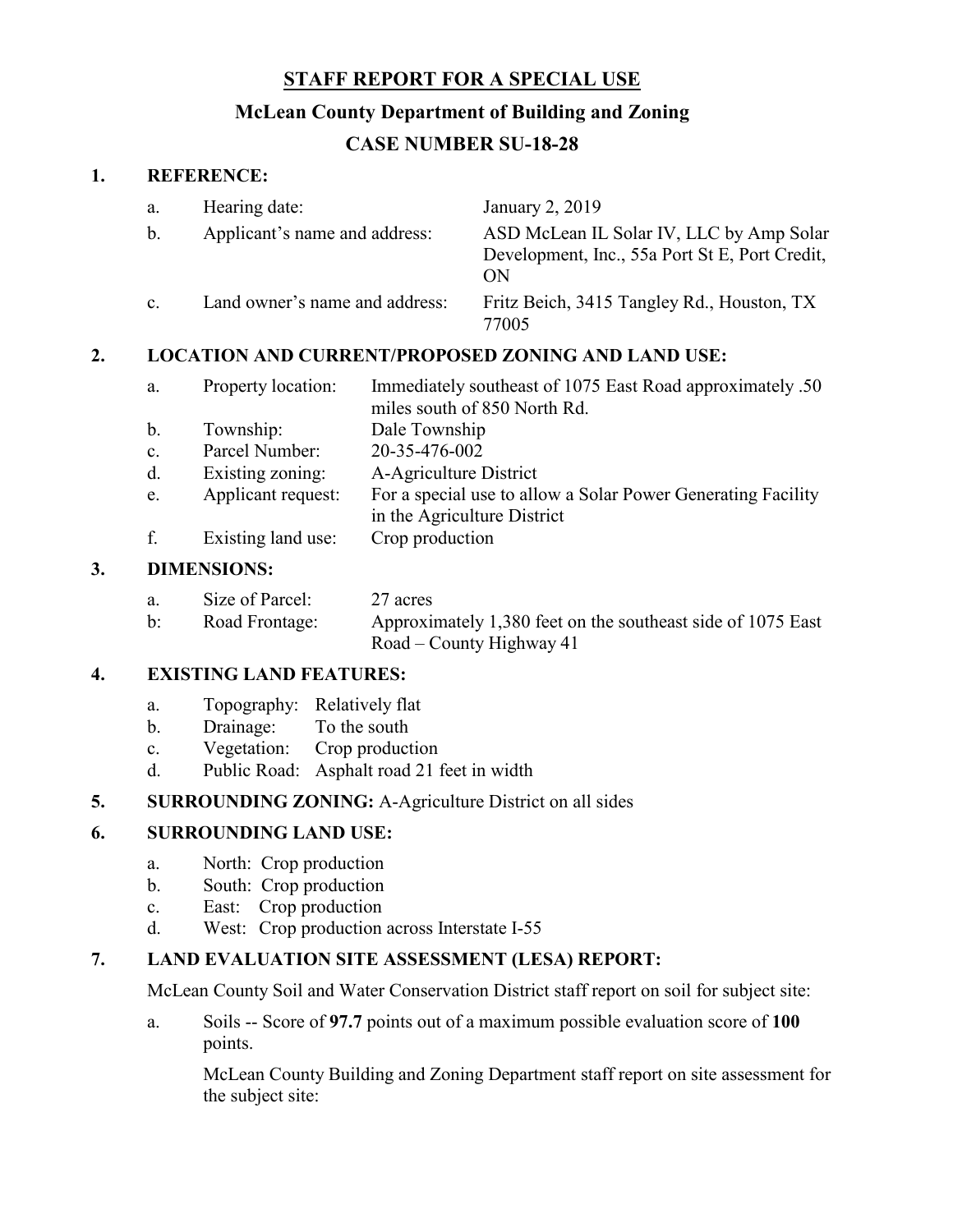- b. Site Assessment -- Score of **162** points out of a maximum possible evaluation score of **200** points.
- c. Total LESA review score is **259.7 points** out of a maximum of **300** points.

### **EVALUATION RESULT:**

The LESA Report indicates that a total score of **230 points and above** means that the property is of **very high** value for agricultural land protection.

- **8. STAFF ANALYSIS:** The analysis of the seven standards listed in Article VIII Section 350-56 of the McLean County Code (Standards for Special Use Permits) as they apply to this zoning request is as follows:
	- **1. The proposed special use will not be detrimental to or endanger the health, safety, morals, comfort, or welfare of the public**. This standard is met. The applicant proposes to establish two co-located 2-megawatt solar power generating facilities on this property, which will meet all of the County setback requirements and use standards for a solar power generating facility.

The application indicates that this facility will contain rows of Photovoltaic (PV) cell panels mounted on posts set in the ground. These rows of panels are referred to as "solar arrays". Amp Solar Development will mount the solar arrays on a tracking system, which allows them to follow the sun throughout the day. The solar arrays will be designed with an anti-reflective coating. The applicant indicates the solar arrays will be a maximum 15 feet in height.

The applicant submitted an EcoCAT communication from the Illinois Department of Natural Resources which indicates that there is no record of State-listed threatened or endangered species, Illinois Natural Area Inventory sites, dedicated Illinois Nature Preserves or registered Land and Water Reserves in the vicinity of the project location, and that the consultation is terminated.

A decommissioning plan that includes an Agricultural Impact Mitigation Agreement with the Illinois Department of Agriculture and financial assurance acceptable to the County need to be provided.

The application indicates that they will provide a contact person to be kept on file with the Department of Building and Zoning for issues/complaints upon completion of the facility.

The application indicates that a one-mile search from the site was conducted using the Illinois Historic Preservation Agency Geographic Information System. And no historic sites were identified.

**2. The proposed special use will not be injurious to the use and enjoyment of other property in the immediate vicinity for purposes already permitted or substantially diminish property values in the immediate area.** This standard is met. The property is surrounded by land in crop production. Ground cover that includes native species, encourages pollination, recommended by the McLean County Soil and Water Conservation District, will need to be installed.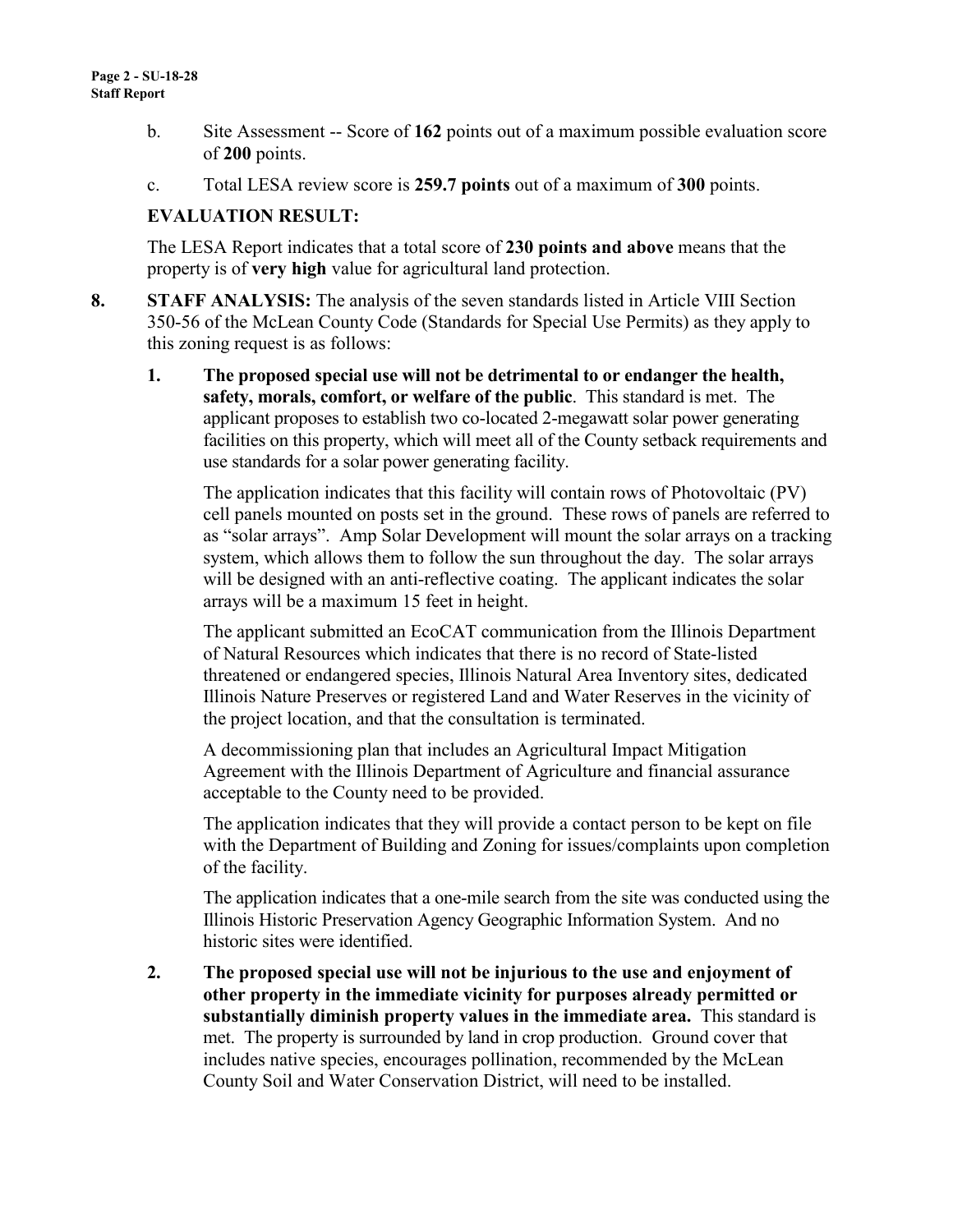- **3. The proposed special use will not impede the orderly development of the surrounding property for uses permitted in the district.** This standard is met. Nearby land in crop production will continue to be desirable for such use.
- **4. Adequate utilities, access roads, drainage and/or other necessary facilities have been or will be provided.** This standard is met. The property has approximately 1,380 feet on the southeast side of 1075 East Road – County Highway 41. The Dale Township Fire District will provide fire protection for the subject property. Predevelopment drainage patterns will be retained as much as possible. The applicant will provide certified plans for storm water detention/retention before a permit is issued for the proposed solar power generating facility. The applicant will need to have all field tile damaged in the construction process repaired by a competent contractor, with experience in such repair, during the life of the solar farm. The applicant has obtained a sign-off from the County Health Department.
- **5. Adequate measures have been or will be taken to provide ingress and egress so designed as to minimize traffic congestion in the public streets.** This standard is met. It appears that safe site distance can be provided at the proposed entrance. The applicant has been in communication with the County Engineer and will need to obtain an entrance permit from him before a construction permit will be issued for the proposed solar farm.
- **6. The establishment, maintenance and operation of the special use will be in conformance with the intent of the district in which the special use is proposed to be located.** This standard is met. The preamble states "Provide for the location and govern the establishment and operation of land uses which are compatible with agriculture and are such a nature that their location away from residential, commercial and industrial areas is most desirable".
- **7. The proposed special use, in all other respects, conforms to the applicable regulations of the Agriculture District.** This standard is met. According to the Zoning Ordinance, "The Land Evaluation and Site Assessment (LESA) System has been designed to provide a rational process for assisting local officials in making farmland conversion decisions through the local zoning process." Although this property has a high LESA score, the applicant indicates that a landscape plan will include a non-invasive ground cover that is suitable for the local environment, supportive of pollinators, and will reduce the dependence of mowing and spraying for weeds/invasive species. After the subject property is returned to its original condition, as required by the Zoning Ordinance, the land can be returned to crop production. It was reported that up to 35% of corn grown in McLean County was used to make ethanol. Harvesting the sun to produce electricity in the Agriculture District with solar farms is similar, and another way to produce significant value from farmland in addition to producing corn and soybean crops.
- **9. CONCLUDING OPINION:** Staff recommends that this application meets all of the standards set forth in Article VIII Section 350-56 (Standards for Special Use Permits), provided compliance with the following stipulations:
	- 1) An entrance permit shall be obtained from the County Engineer before a construction permit is issued.